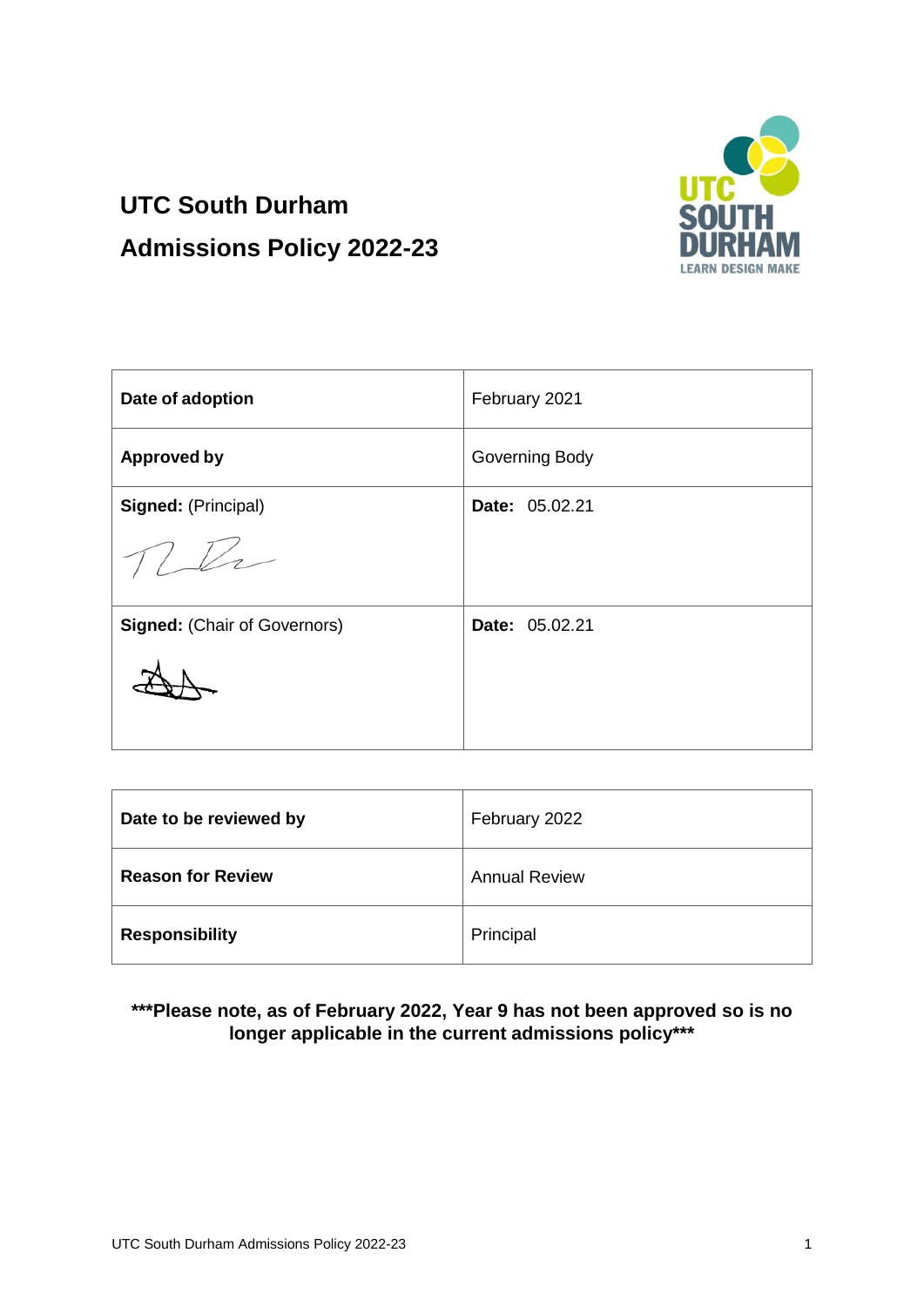# **1. Overall approach**

UTC South Durham provides school places to young people of all abilities aged between 13 and 19. It offers a combined academic, technical and workplace curriculum with a strong STEM focus. The UTC is located on the Aycliffe Business Park, County Durham and opened in September 2016. This admissions policy is for students wishing to join the UTC in the 2022-23 academic year.

UTC South Durham is non-selective but expects students will want to learn about engineering, technology, science and maths and be interested in careers in those fields. It has entry requirements for individual courses to ensure that the education is appropriate for each student.

UTC South Durham is committed to straightforward, open, fair and transparent admissions arrangements. The UTC will act fully in accordance with the School Admissions Code (as revised December 2014), the School Admissions Appeals Code and admissions law as they apply to academies.

# **2. Entry points**

Students may enter UTC South Durham at Year 9, Year 10 or Year 12.

Applications from students wishing to join in any year group in September 2022 will be made directly to UTC South Durham.

The timetable for applications is outlined in the section 11 Management of applications.

#### **3. Published admission number (PAN)**

We will admit the following numbers of students for 2022/23:

|         | 2022/23 |
|---------|---------|
| Year 9  | 100     |
| Year 10 | 150     |
| Year 12 | 150     |

There will be an automatic right of transfer to the post-16 section of the UTC from Year 11 for UTC students who meet the minimum entry requirements for the Level 3 courses or show the skills and attitudes to be successful on Level 2 or Level 1 courses. The number of Year 12 places available for new entrants will reflect the number of available places up to the overall 150 place limit.

#### **4. Admissions process**

A prospectus will be available each year containing information for applications for those wishing to join UTC South Durham the following September. More detailed and up to date information will be available on our website [www.utcsouthdurham.org,](http://www.utcsouthdurham.org/) including admissions arrangements and details of open evenings and opportunities to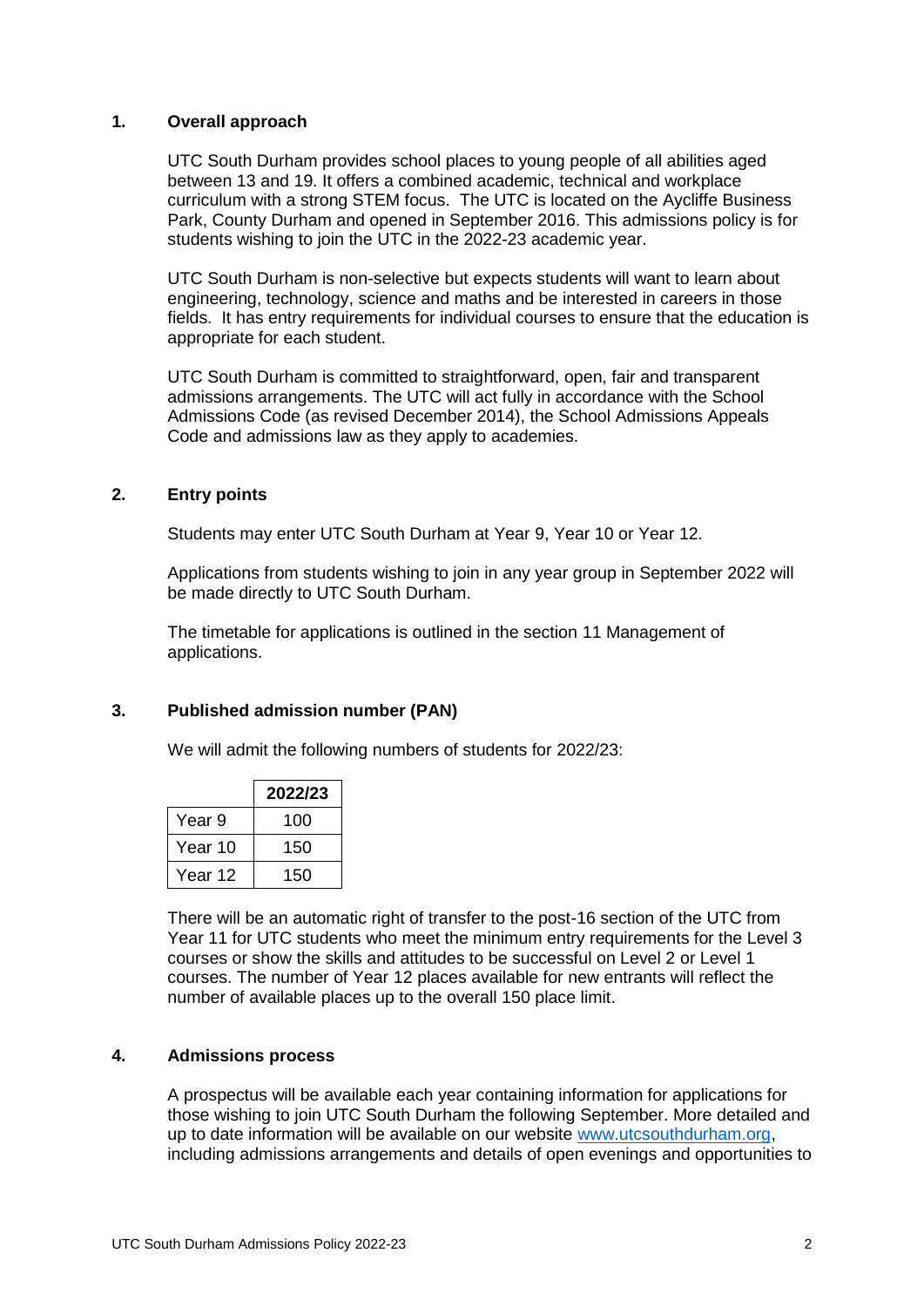visit UTC South Durham. These details will also be made available for inclusion in the combined information published by all the local authorities covered by the UTC.

# **4.1 Admissions to Year 9 or Year 10**

For students wishing to join at the beginning of Year 9 or Year 10, application must be made directly to the UTC. All applications can be made via our website [www.utcsouthdurham.org](http://www.utcsouthdurham.org/) where you can complete an online form. If a Word or paper version of the form is required then this can be obtained on request by emailing [office@utcsouthdurham.org](mailto:office@utcsouthdurham.org) or by post to:

Tom Dower Principal UTC South Durham Long Tens Way Aycliffe Business Park DL5 6AP

Inaccurate or false information on the form could result in the offer of a place being withdrawn.

When Year 9 or Year 10 is undersubscribed all applicants will be admitted, subject to a 1:1 meeting to agree suitability of the UTC as an educational route for the applicant and successful completion of the induction process. When there are more applicants than the PAN the oversubscription criteria in section 6 will apply.

Students who apply to transfer to the UTC who have been in danger of permanent exclusion from their previous school will join the UTC on a formal managed move basis in consultation with their Local Authority. This arrangement is to give the student the opportunity to be successful at the UTC while ensuring that they can return to their previous school if the UTC education is not right for them.

#### **4.2 Admissions to post-16 (Year 12)**

Students wishing to join UTC South Durham in Year 12 must apply directly to the UTC. The Year 12 application form is available via our website [www.utcsouthdurham.org](http://www.utcsouthdurham.org/) where you can complete an online form. If a Word or paper version of the form is required then this can be obtained on request by emailing [office@utcsouthdurham.org](mailto:office@utcsouthdurham.org) or by post to:

Tom Dower **Principal** UTC South Durham Long Tens Way Aycliffe Business Park DL5 6AP

Inaccurate or false information on the form could result in the offer of a place being withdrawn.

Both internal and external students wishing to enter post-16 will be expected to have met the minimum entry requirements for the post-16 provision stated below: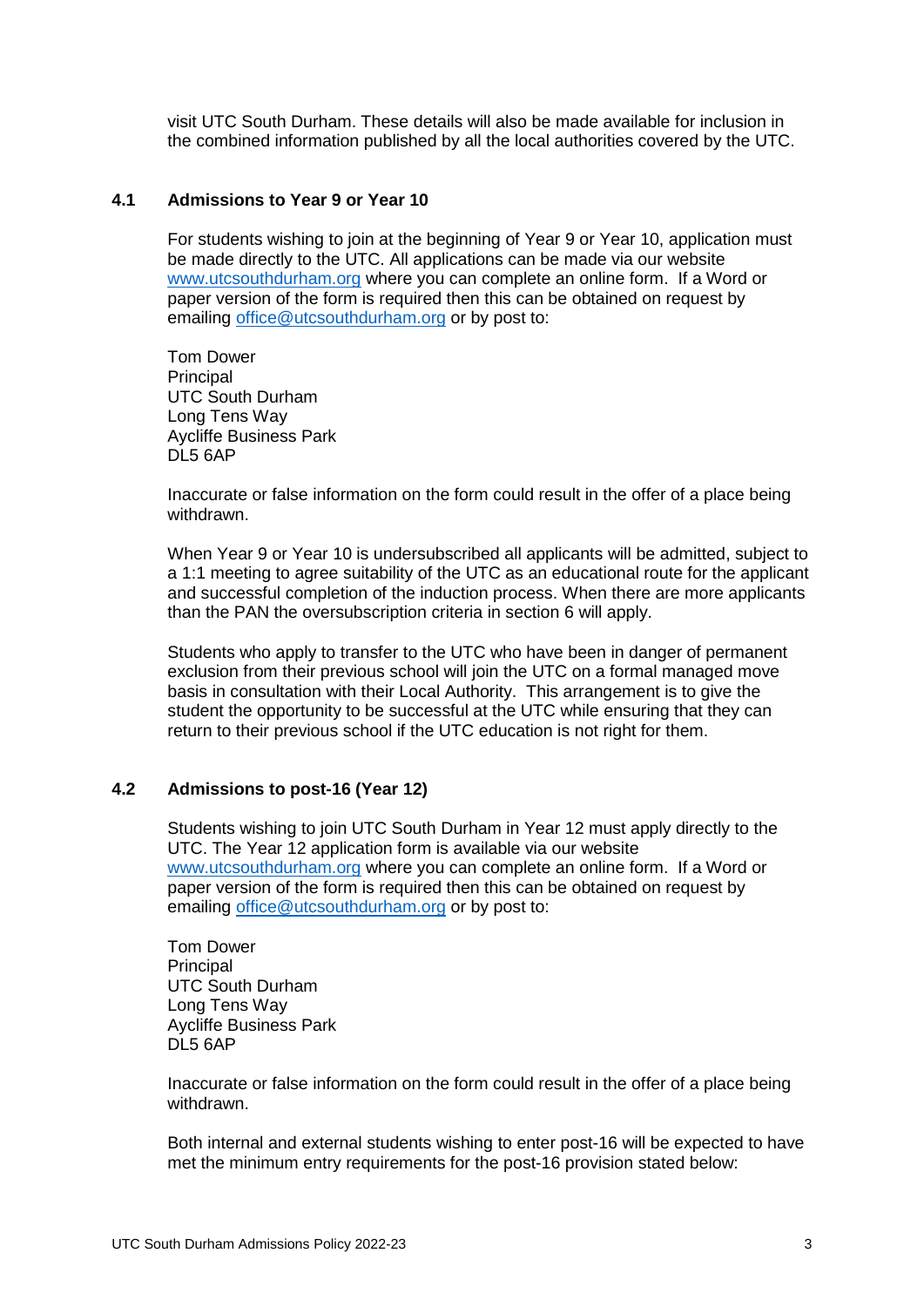- **Level 3 Pathway.** Students will normally require a minimum of five GCSE passes at grades 9-4 including English and Maths. Applicants will require at least a grade 6 in relevant subjects in order to access some of the subjects offered at A-level, while others will require a grade 5 and some will not need any prior experience of that subject. These will be made clear in the options booklet and discussion with individual families.
- **Pre-Apprenticeship Programme (Level 2 and Level 1).** This pathway is aimed at delivering skills and knowledge to those seeking future apprenticeships in the manufacturing and engineering sectors. Students will normally need to meet a minimum entry requirement of five GCSE passes at grades 9-3 or equivalent, including English and Maths for the Level 2 programme. There is also a requirement to demonstrate a suitable interest and attitude towards the subject area.

If either internal or external applicants fail to meet the minimum course requirements described above, they will be given the option of pursuing any alternative courses for which they do meet the requirements provided places on those courses are available.

Internal students who meet the minimum entry requirements for their chosen pathway will automatically transfer from Year 11 into Year 12 if they wish to.

When Year 12 is undersubscribed all applicants meeting the minimum entry requirements will be admitted. When there are more external applicants who satisfy entry requirements than the PAN the oversubscription criteria below will apply.

# **5. Special educational needs**

All students with an Education Health and Care Plan or Statement of Special Educational Need will be admitted to Year 9, 10 or Year 12 if they meet the requirements for pathways identified above. This will follow a formal placement meeting with the Principal, SENDCO and Local Authority to ensure that the family understands the UTC provision and there is agreement that the UTC can meet the needs of the student.

# **6. Oversubscription criteria for entry to both phases**

Where the number of applications for admission to UTC South Durham is greater than the PAN, and after the admission of students with an Education Health and Care Plan or Statement of Special Educational Need that names the UTC, the following process will apply:

- **Criterion 1:** Children in Public Care (Looked After Children) and previously looked after children. This will always be with approval from the relevant Local Authority.
- **Criterion 2:** Siblings of students enrolled at UTC South Durham at the time of the application. (Siblings means children living in the same household and includes brothers and sisters, adopted and fostered children and the unrelated children of adults living together as part of the same family unit at the time when the child is due to start in the UTC).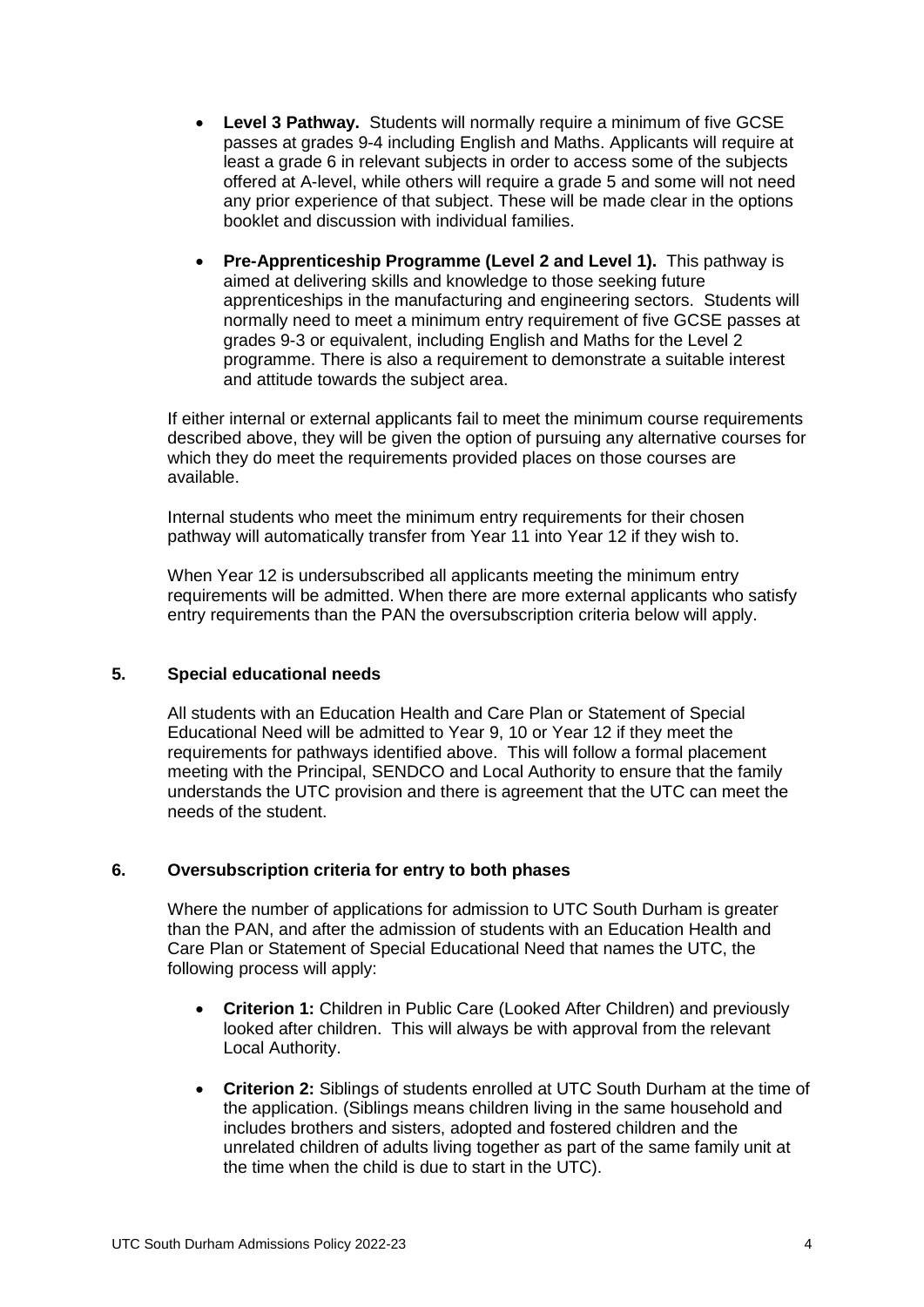**Criterion 3:** Remaining places will be allocated by distance from UTC South Durham with those living closest being given priority for admission. Distance will be measured by a straight line from the front door of the student's home address to the front door of UTC South Durham.

### **7. Tiebreak**

In the event of two or more applications that cannot otherwise be separated random allocation will be used as a tiebreak. All processes of random allocation under these arrangements will be supervised by someone independent of UTC South Durham.

# **8. Appeals**

Any student not offered a place at UTC South Durham will have a right of appeal to an Independent Appeals Panel. The appeals process will conform to the School Admission Appeals Code and will be binding on all parties. The Appeals Panel members will be independent of UTC South Durham.

Guidance will be prepared for parents and young people about how the appeal process will work, provide them with a named contact who can answer any enquiries they may have and ensure that they are invited to attend the hearing.

The appeals process will be independently administered and clerked. Appeals should be made in writing to: c/o Clerk to Trustees, UTC South Durham, Long Tens Way, Aycliffe Business Park, DL5 6AP, to arrive not later than 20 days from the date of notification that the application was unsuccessful.

# **9. Admission of children outside their normal age group**

Parents may request that their child is admitted to a year group outside their normal age range, e.g. where the student is gifted or talented or where a student has suffered from particular social or medical issues impacting his or her schooling. All such requests will be considered on their merits and either agreed or refused, on that basis. If a request is refused, the child will still be considered for admission to their normal age group.

With the application, parents should request that the student is admitted to another year group (state which one), and the reasons for that request.

Parents will submit any evidence in support of their case with the application. Some of the evidence a parent might submit could include:

- Information about the student's academic, social and emotional development
- Where relevant, their medical history and the views of a medical professional
- Whether they have previously been educated out of their normal age group

The UTC will consider each case on its merits, taking into account the individual circumstances of the request and the student's best interests. We will also ensure the parent is aware of whether the request for admission out of age group has been agreed before final offers are made, and the reason for any refusal.